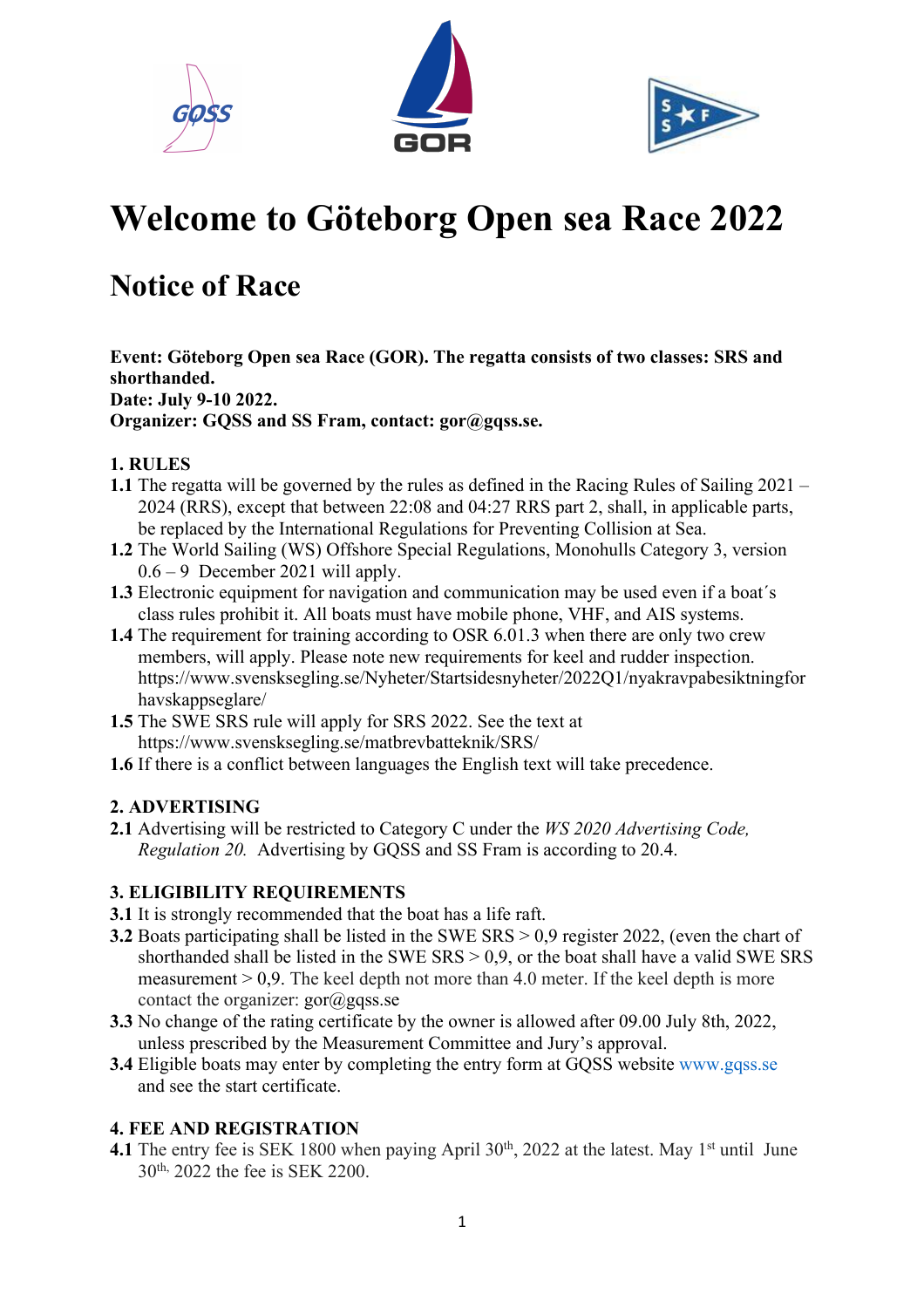





- **4.2** Entries and fees shall have been received by GQSS no later than June 30<sup>th</sup>, 2022. Pay to Bg 531-4935 or by Swish 1235884523 or contact GQSS at vig@gqss.se to sort out payment.
- **4.3** The person in charge shall at the registration leave a signed ¨Start certificate¨ and Inspection protocol to the Race office. See the accompanying form ¨Start certificate¨.
- **4.4** Registration shall be completed at the Race Office, Björkö, Göteborg (N57°7111´ E11°6871´) no later than July 8th, 2022 at 16.00.
- **4.5** SS Fram will supply mooring for all the competing boats from Friday July 8th, 2022 at 12.00 in SS Fram's marina, Bohus-Björkö, Göteborg (N57°7111´ E11°6871´) until start. You will have your mooring place from the Race office.

#### **5. SCHEDULE**

**5.1 Friday July 8th 12.00-16.00** Spot test measurement and inspection for registration, all participating boats should be berthed SS Fram's marina, Bohus-Björkö, Göteborg (N57°7111´ E11°6871´)It is mandatory that at least one crew member is on board the boat.

**18.00** Dinner at SS Fram's Rotunda (at own cost).

**Saturday July 9th** 7.00 – 8.30 Breakfast at SS Fram's Rotunda.

**8.30** Opening Ceremony, Skippers briefing and weather forecast, also at the Rotunda. It is mandatory that at least one crew member, but as most two, participates at the skippers briefing.

**9.55** First ¨Warning signal¨. Depending on the number of participating boats the start can be divided into groups. Start in front of the tribune on the east side of Björkö.

**Sunday July 10th** ETA for the boats at Björkö.

Prize Giving Ceremony for GOR 2022 will take place in September in the city centre of Gothenburg, in the restaurant John Scott's at Kungsportsavenyen.

#### **6. MEASUREMENT**

- **6.1** Only one set of sails in accordance with the SWE SRS Regulations 2022 shall be used during the race.
- **6.2** Friday July  $8<sup>th</sup>$ , all boats shall be at the disposal between  $12.00 16.00$  for security and measurement spot test control in SS Fram's marina, Bohus-Björkö, Göteborg (N57°7111´  $E11^{\circ}6871'$ ). Your temporary mooring will be provided by the Race office when you arrive.
- **6.3** The person in charge shall submit the signed Inspection protocol when registering. Spot test inspection of safety equipment and measurement can be done before and after the race.

#### **7. SAILING INSTRUCTIONS**

**7.1** The sailing instructions will be available at the Race office when the registration is done and approved.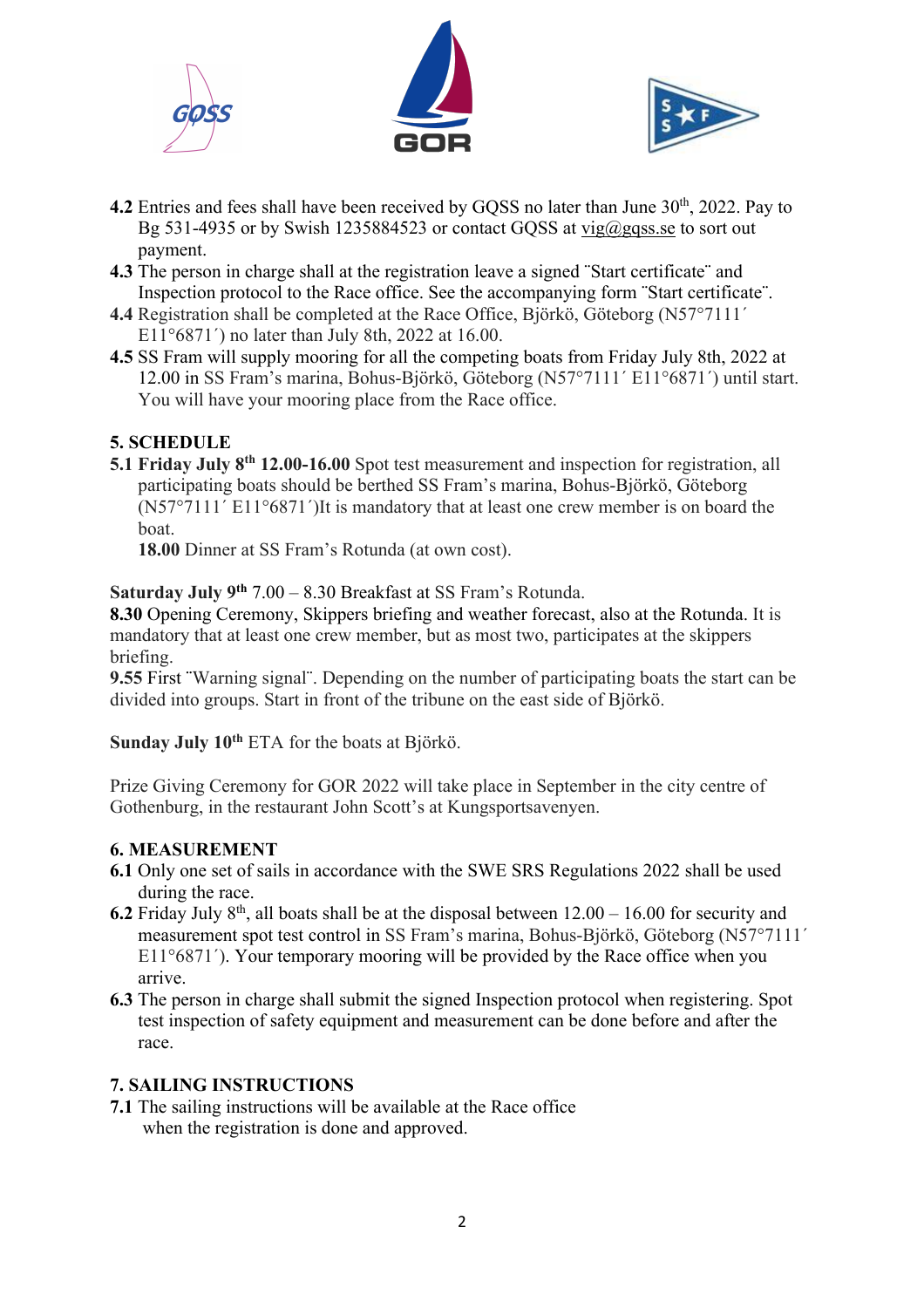





#### **8. VENUE**

- **8.1** The race will be held in the northern part of Kattegat and the eastern part of Skagerak.
- **8.2** The ambition is to provide a racing time of 24 hours for the average boat. About 110 nautical miles.
- **8.3** The following nautical charts of the Swedish Maritime Administration (SMA) are utilized as reference in the Sailing Instructions: Coastal chart 92 Kattegat and Coastal chart 93 Skagerrak.

#### **9. SCORING**

- **9.1** SWE SRS, time-on-time, will be used.
- **9.2** There will be one list of results for SRS and one for Shorthanded.

#### **10. PENALTY SYSTEM**

- **10.1** The jury can penalize a boat with an addition of the calculated time for other infringement of RRS, at their discretion.
- **10.2** For all boats rules 44.1 and 44.2 are changed so that only one turn, including one tack and one gybe, is required.

#### **11. PRIZES**

**11.1** There will be prizes awarded for the first, second and third boat if there are more than six boats in the SRS race, and in the Shorthand race, and a special prize for the "line honour" in the both races. A special prize will be given to the best all female crew in both categories.

#### **12. DISCLAIMER OF LIABILITY**

**12.1** Competitors participate in the regatta entirely at their own risk. See RRS 3, Decision to Race. The organizing authority will not accept any liability for material damage or personal injury or death sustained in conjunction with or prior to, during, or after the regatta.

#### **13. INSURANCE**

**13.1** Each participating boat shall be insured with valid third party liability insurance.

#### **14. MEDIA RIGHTS**

- **14.1** Competitors, owners and their guests give absolute right and permission to the Organizing Authority for any photography and video footage taken of person and boat during the event, to be published and/or broadcast in any media, including but not limited to TV advertisement, whatsoever for either editorial or advertising purposes or to be used in press information.
- **14.2** Photographing for private purposes is allowed.

#### **15. FURTHER INFORMATION**

- **15.1** www.gqss.se/goteborgopensearace/ Mail: gor@gqss.se
- **15.2** Tourist guide see www.goteborg.com, telephone +46-31-3684200